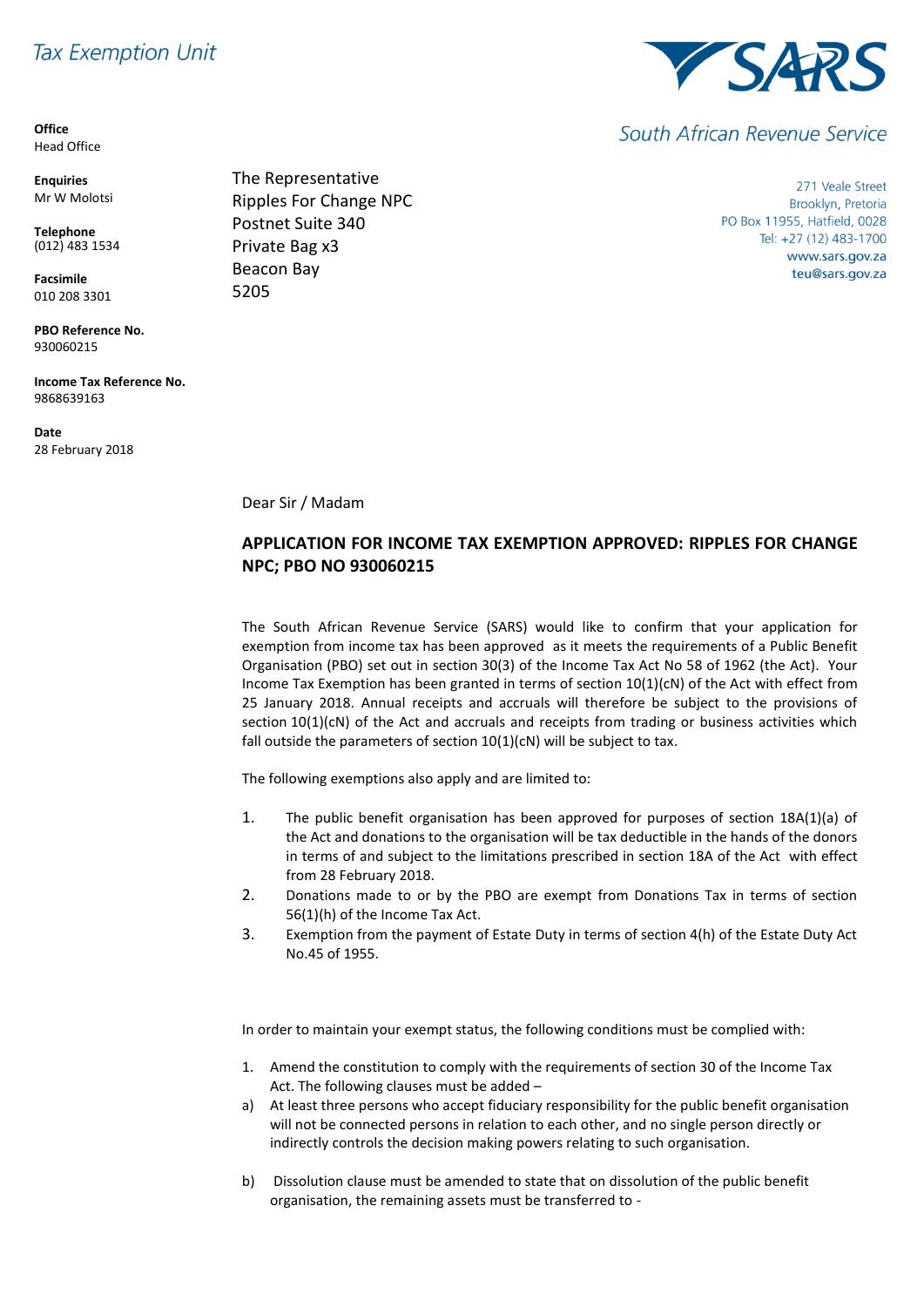- i) A public benefit organisation, which has been approved in terms of section 30 of the Act.
- ii) Any institution, board or body which is exempt from the payment of income tax in terms of section 10(1)(cA)(i) of the Act, which has as its sole or principal object the carrying on of any public benefit activity; or
- iii) Any department of state or administration in the national or provincial or local sphere of government of the Republic, contemplated in section 10(1)(a) or (b) of the Act.
- c) The activities of the organisation are carried on in a non-profit manner and with an altruistic or philanthropic intent.
- d) No activity will directly or indirectly promote the economic self-interest of any fiduciary or employee of the organisation otherwise than by way of reasonable remuneration.
- e) The funds of the public benefit organisation will be used solely for the objects for which it was established.
- f) No funds will be distributed to any person (other than in the course of undertaking any public benefit activity).
- g) The public benefit organisation will not be a party to, or does not knowingly permit, or has not knowingly permitted, itself to be used as part of any transaction, operation or scheme of which the sole or main purpose is the reduction, postponement or avoidance of liability for any tax, duty or levy which, but for such transaction, operation or scheme, would have been or would have become payable by any person under this Act or any other Act administered by the Commissioner;
- h) No resources will be used, directly or indirectly, to support advance or oppose any political party.
- i) No remuneration will be paid to any employee, office bearer, member or other person which is excessive, having regard to what is generally considered reasonable in the sector and in relation to the service rendered and has not and will not economically benefit any person in a manner which is not consistent with its objects.
- j) No donation will be accepted which is revocable at the instance of the donor for reasons other than a material failure to conform to the designated purposes and conditions of such donation, including any misrepresentation with regard to the tax deductibility thereof in terms of section 18A: Provided that a donor (other than a donor which is an approved public benefit organisation or an institution, board or body which is exempt from tax in terms of section 10(1)(cA)(i),which has as its sole or principal object the carrying on of any public benefit activity) may not impose any conditions which could enable such donor or any connected person in relation to such donor to derive some direct or indirect benefit from the application of such donation.
- k) A copy of all amendments to the constitution will be submitted to the Commissioner for the South African Revenue Service.

### **A copy of the amended founding document incorporating the above must be submitted to this office within 6 months by:**

- Scanning and emailing the document t[o teu@sars.gov.za](mailto:teu@sars.gov.za) or
	- Posting these to: PO Box 11955, Hatfield, 0028.
	- Submitting at your nearest SARS Branch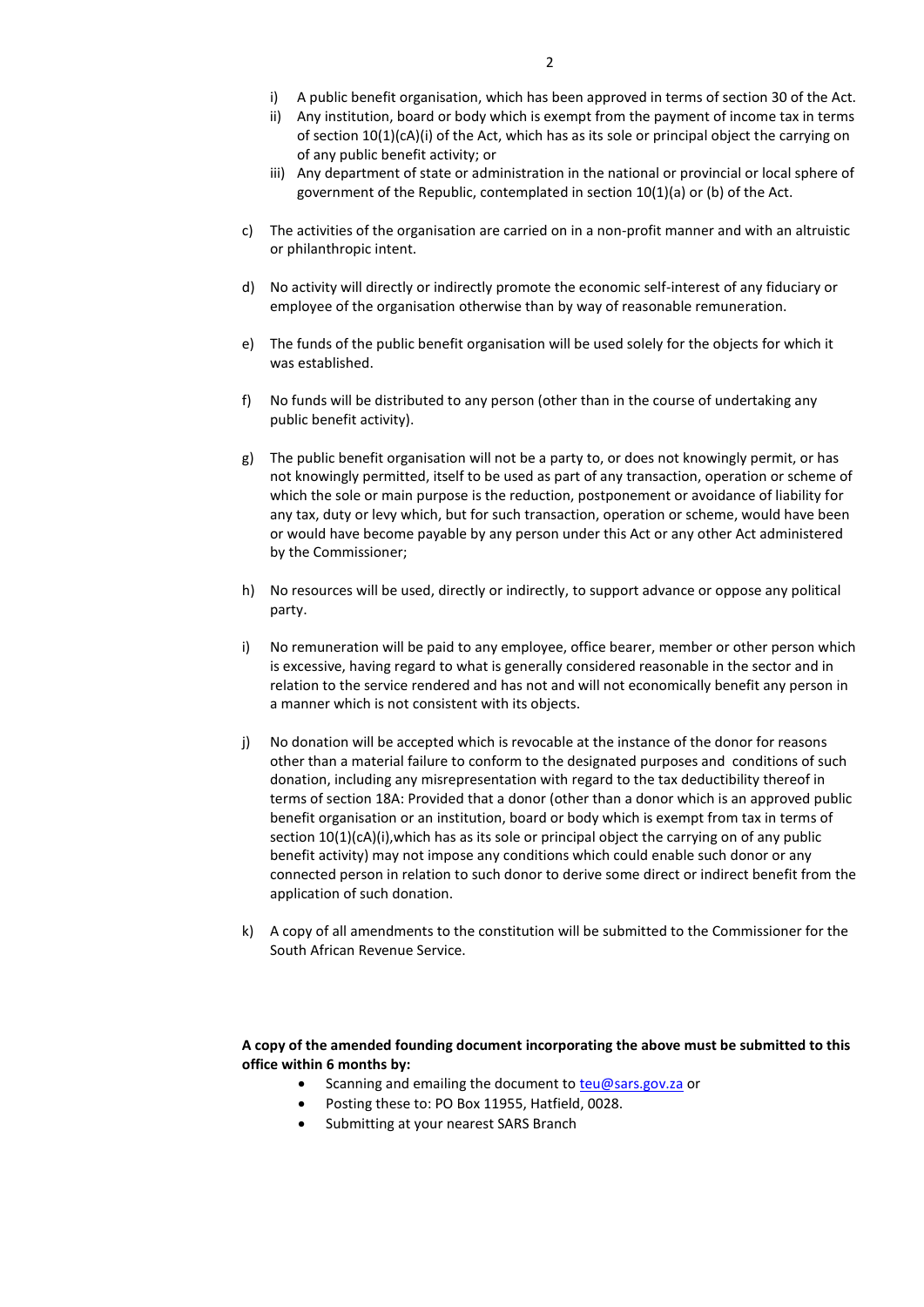- 2. When issuing a tax deductible receipt it must include the following information:
	- a) The reference number (the PBO number quoted on this letter).
	- b) The date of the receipt of the donation.
	- c) The name and address of the organisation issuing the receipt to which enquiries may be directed.
	- d) The name and address of the donor.
	- e) The amount or nature of the donation if not in cash.
	- f) Certification that the receipt is issued for the purpose of section 18A and that the donation will be used exclusively for the activities which are approved for section 18A purposes.
	- g) The receipt must be issued in the year when the donation is received by the organisation approved for purposes of section 18A.
- 3. Submit an annual Income Tax Return (IT12EI) by the due date via SARS eFiling or manually. Your IT12EI can be obtained by
	- o Registering online at www.sarsefiling.co.za to access, request and submit the IT12EI electronically
	- o Calling the SARS Contact Centre on 0800 00 SARS (7277)
	- o Requesting an IT12EI by contacting the TEU on teu@sars.gov.za or calling (012) 483 1700
	- o Requesting an IT12EI by visiting your local SARS branch.
- 4. Tax deductible receipts may only be issued for *bona fide* donations. Refer to Annexure A for more information in this regard.
- 5. The exemption approval as contained in this letter is subject to review on an annual basis by the TEU upon receipt of annual income tax return and S18A supporting documentation.
- 6. SARS must be informed in writing within 21 days of any change in registered particulars (e.g. Representative, change of name, address, trustee details, office bearers, etc.)

For further information or assistance, email your query to teu@sars.gov.za, visit the SARS website [www.sars.gov.za,](http://www.sars.gov.za/) call the TEU on 012 483 1700 or visit the TEU offices. Kindly ensure that you have your ID and tax reference number on hand to enable SARS to assist you.

Sincerely

 $\int_M \int_M \int_M$ 

W Molotsi Tax Exemption Unit **ISSUED ON BEHALF OF THE COMMISSIONER FOR THE SOUTH AFRICAN REVENUE SERVICE**